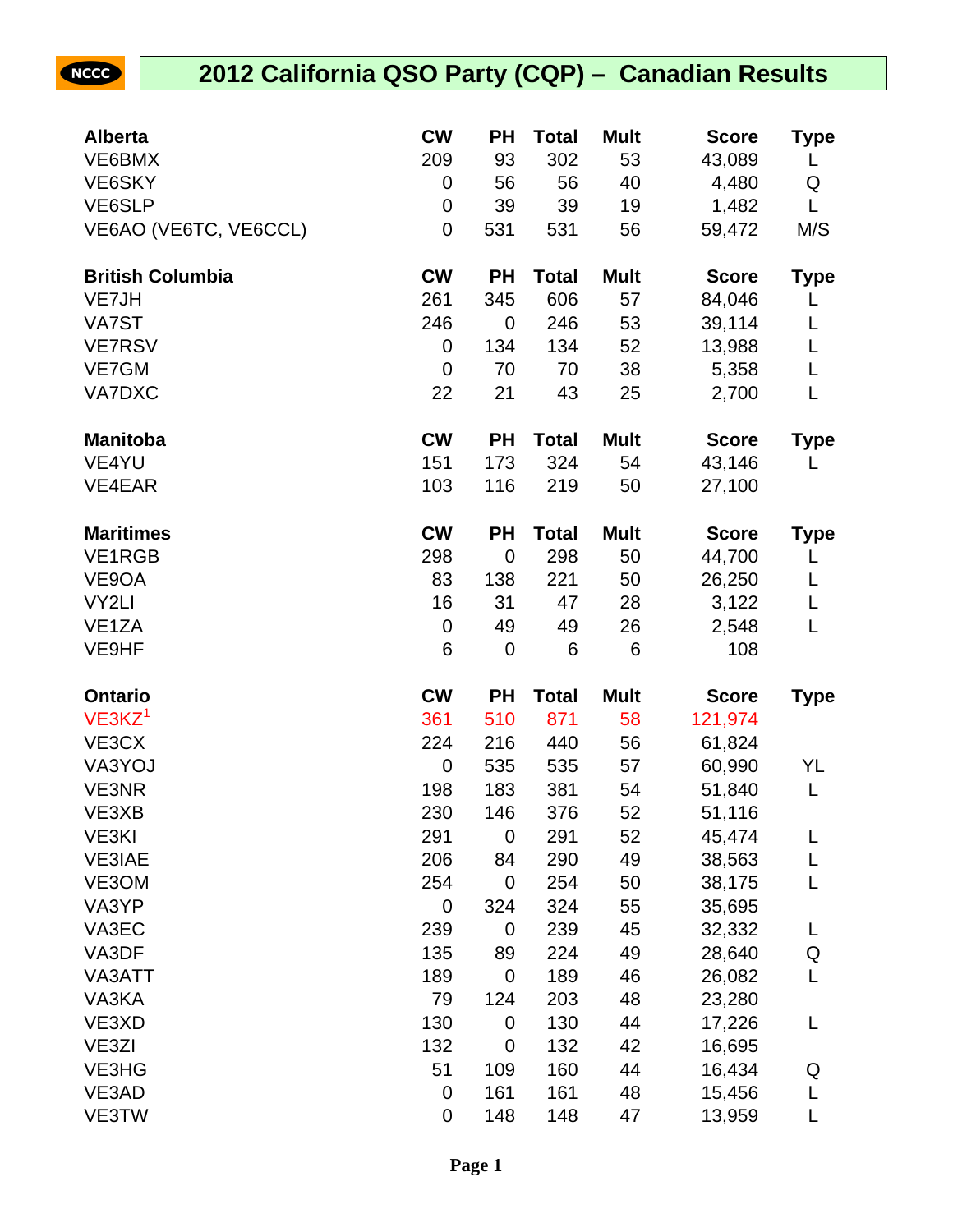| <b>NCCC</b>         | 2012 California QSO Party (CQP) - Canadian Results |                |              |             |              |       |  |
|---------------------|----------------------------------------------------|----------------|--------------|-------------|--------------|-------|--|
|                     |                                                    |                |              |             |              |       |  |
| <b>Ontario</b>      | <b>CW</b>                                          | <b>PH</b>      | <b>Total</b> | <b>Mult</b> | <b>Score</b> | Type  |  |
| VA3GKO              | $\mathbf 0$                                        | 127            | 127          | 46          | 11,684       |       |  |
| VE3TA               | 52                                                 | 44             | 96           | 43          | 10,599       |       |  |
| VE3NE               | 71                                                 | 24             | 95           | 38          | 9,956        | L     |  |
| VE3MV               | $\mathbf 0$                                        | 119            | 119          | 40          | 9,560        | L     |  |
| VE3JI               | 27                                                 | 57             | 84           | 39          | 7,702        |       |  |
| VA3PC               | $\mathbf 0$                                        | 100            | 100          | 37          | 7,400        | L     |  |
| VE3NB               | $\mathbf 0$                                        | 97             | 97           | 35          | 6,825        | L     |  |
| VE3EK               | 67                                                 | $\mathbf 0$    | 67           | 33          | 6,633        |       |  |
| <b>VE3MGY</b>       | 61                                                 | $\mathbf 0$    | 61           | 30          | 5,535        | Q     |  |
| VA3RKM              | 60                                                 | $\mathbf 0$    | 60           | 30          | 5,445        | Q     |  |
| VA3WR               | 59                                                 | 1              | 60           | 29          | 5,234        | Q     |  |
| VA3FN               | 52                                                 | $\mathbf 0$    | 52           | 28          | 4,368        | L     |  |
| VE3UZ               | 20                                                 | 23             | 43           | 29          | 3,074        | L     |  |
| <b>VA3TPS</b>       | $\mathbf 0$                                        | 50             | 50           | 27          | 2,727        | L     |  |
| VA3WU               | $\mathbf 0$                                        | 40             | 40           | 27          | 2,187        | L     |  |
| VE3GYL              | $\mathbf 0$                                        | 31             | 31           | 27          | 1,701        | L YL  |  |
| VE3AJ               | $\mathbf 0$                                        | 32             | 32           | 19          | 1,216        |       |  |
| VE3XCM              | $\mathbf 0$                                        | 21             | 21           | 15          | 630          |       |  |
| VE3UTT              | 245                                                | $\mathbf 0$    | 245          | 50          | 36,825       | M/S   |  |
| VE3RZ               | 114                                                | 96             | 210          | 46          | 24,633       | M/S   |  |
| VA3MW               | 5                                                  | 92             | 97           | 42          | 8,463        | M/S   |  |
| VE3CV               | 24                                                 | 63             | 87           | 36          | 7,164        | M/S L |  |
| VE3BK               | $\mathbf 0$                                        | 31             | 31           | 25          | 1,550        | M/S L |  |
| Quebec              | <b>CW</b>                                          | <b>PH</b>      | <b>Total</b> | <b>Mult</b> | <b>Score</b> | Type  |  |
| VE2AWR              | 131                                                | 49             | 180          | 46          | 22,632       | L     |  |
| VA2UTC              | $\boldsymbol{0}$                                   | 37             | 37           | 21          | 1,575        | L     |  |
| VE <sub>2QV</sub>   | 27                                                 | $\overline{0}$ | 27           | 17          | 1,377        |       |  |
| VA2BOY              | $\mathbf 0$                                        | 11             | 11           | 11          | 242          |       |  |
| VE2FK               | 5                                                  | $\overline{0}$ | 5            | 5           | 82           | M/S   |  |
| <b>Saskatchewan</b> | <b>CW</b>                                          | <b>PH</b>      | <b>Total</b> | <b>Mult</b> | <b>Score</b> | Type  |  |
| VE5BCS              | $\mathbf 0$                                        | 94             | 94           | 42          | 7,896        |       |  |
| VE5MX               | 31                                                 | 9              | 40           | 23          | 2,553        | M/S   |  |

 $L = Low Power$  $Q = QRP$ M/M = Multi-Multi M/S = Multi-Single YL = YL Operator  $M = Mobile$ <sup>1</sup>New record for Ontario